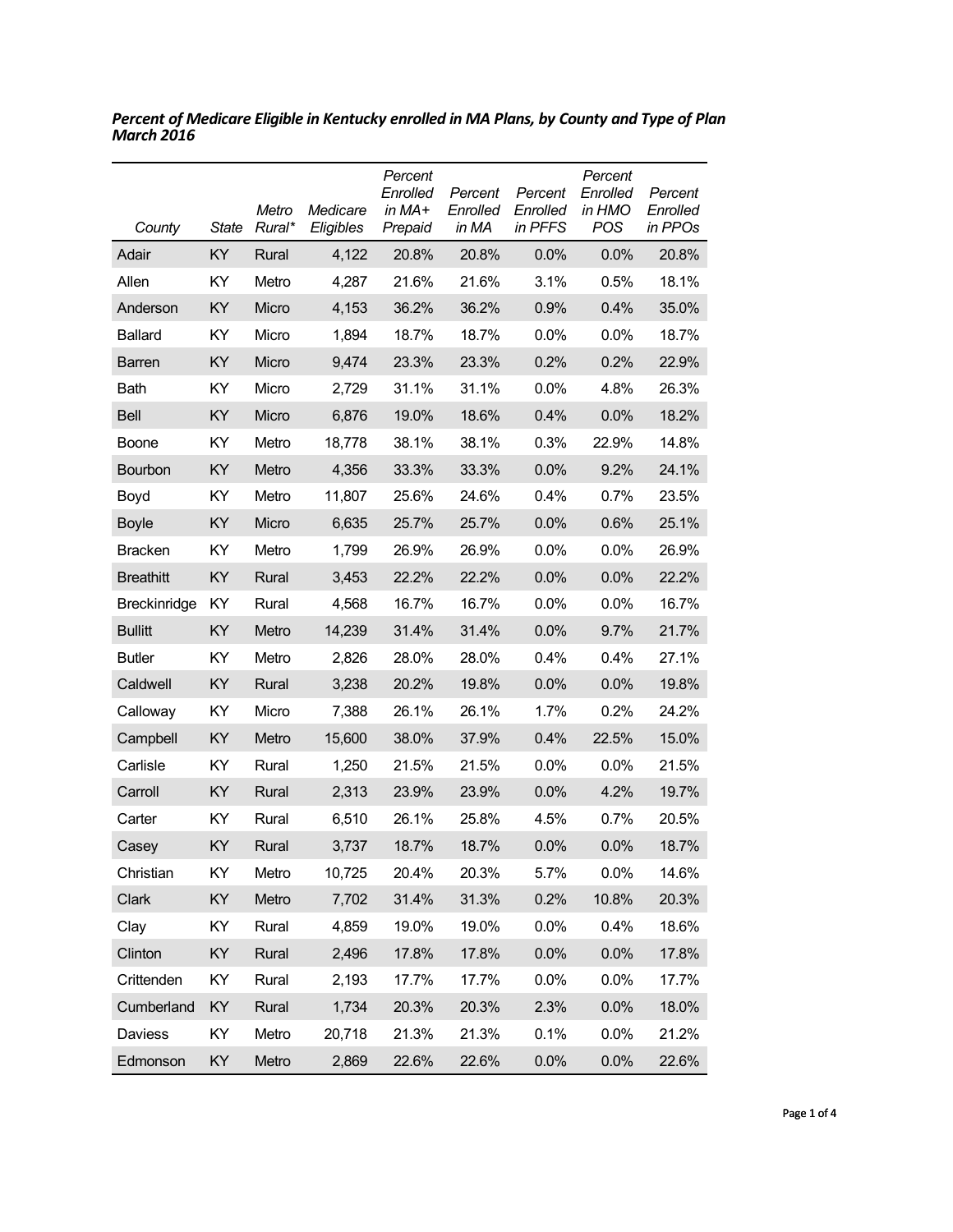| County    | State | Metro<br>Rural* | Medicare<br>Eligibles | Percent<br>Enrolled<br>in MA+<br>Prepaid | Percent<br>Enrolled<br>in MA | Percent<br>Enrolled<br>in PFFS | Percent<br>Enrolled<br>in HMO<br><b>POS</b> | Percent<br>Enrolled<br>in PPOs |
|-----------|-------|-----------------|-----------------------|------------------------------------------|------------------------------|--------------------------------|---------------------------------------------|--------------------------------|
| Elliott   | KY.   | Rural           | 1,572                 | 35.7%                                    | 35.7%                        | $0.0\%$                        | 0.0%                                        | 35.7%                          |
| Estill    | ΚY    | Rural           | 3,505                 | 23.7%                                    | 23.7%                        | 0.5%                           | 2.2%                                        | 21.1%                          |
| Fayette   | ΚY    | Metro           | 44,630                | 31.9%                                    | 31.8%                        | 0.2%                           | 10.7%                                       | 20.9%                          |
| Fleming   | ΚY    | Rural           | 3,430                 | 25.6%                                    | 25.6%                        | 0.7%                           | 0.0%                                        | 24.8%                          |
| Floyd     | ΚY    | Rural           | 10,436                | 26.4%                                    | 21.8%                        | 0.2%                           | 0.0%                                        | 21.7%                          |
| Franklin  | KY    | Micro           | 12,791                | 35.9%                                    | 35.9%                        | 0.0%                           | 0.3%                                        | 35.6%                          |
| Fulton    | ΚY    | Micro           | 1,738                 | 19.5%                                    | 19.5%                        | $0.0\%$                        | 0.0%                                        | 19.5%                          |
| Gallatin  | KY    | Metro           | 1,156                 | 28.1%                                    | 28.1%                        | 0.0%                           | 4.9%                                        | 23.2%                          |
| Garrard   | ΚY    | Rural           | 3,757                 | 24.0%                                    | 24.0%                        | 0.4%                           | 1.1%                                        | 22.5%                          |
| Grant     | KY    | Metro           | 4,953                 | 35.7%                                    | 35.7%                        | 0.0%                           | 20.3%                                       | 15.4%                          |
| Graves    | ΚY    | Micro           | 8,459                 | 26.8%                                    | 26.8%                        | 0.2%                           | 0.3%                                        | 26.4%                          |
| Grayson   | ΚY    | Rural           | 5,921                 | 17.8%                                    | 17.8%                        | 0.3%                           | 0.0%                                        | 17.6%                          |
| Green     | KY    | Rural           | 2,814                 | 20.8%                                    | 20.8%                        | 0.0%                           | 0.0%                                        | 20.8%                          |
| Greenup   | KY    | Metro           | 9,397                 | 27.3%                                    | 22.1%                        | 0.3%                           | 0.5%                                        | 21.3%                          |
| Hancock   | KY    | Metro           | 1,866                 | 17.4%                                    | 17.4%                        | 0.0%                           | 0.0%                                        | 17.4%                          |
| Hardin    | KY    | Metro           | 17,900                | 16.8%                                    | 16.8%                        | 0.0%                           | 2.7%                                        | 14.2%                          |
| Harlan    | KY    | Rural           | 7,403                 | 20.0%                                    | 18.6%                        | 0.0%                           | 0.0%                                        | 18.6%                          |
| Harrison  | ΚY    | Rural           | 3,946                 | 25.7%                                    | 25.7%                        | 0.0%                           | 0.7%                                        | 25.0%                          |
| Hart      | ΚY    | Rural           | 4,003                 | 17.9%                                    | 17.9%                        | 0.0%                           | 0.0%                                        | 17.9%                          |
| Henderson | KY    | Metro           | 9,631                 | 28.5%                                    | 28.5%                        | 0.2%                           | 3.3%                                        | 25.0%                          |
| Henry     | ΚY    | Metro           | 3,337                 | 32.5%                                    | 32.5%                        | 0.4%                           | 0.4%                                        | 31.6%                          |
| Hickman   | ΚY    | Rural           | 1,310                 | 20.9%                                    | 20.9%                        | 0.0%                           | 0.0%                                        | 20.9%                          |
| Hopkins   | KY    | Micro           | 10,313                | 23.9%                                    | 22.5%                        | 0.2%                           | 1.5%                                        | 20.8%                          |
| Jackson   | KY    | Rural           | 2,972                 | 19.5%                                    | 19.5%                        | 0.0%                           | 0.0%                                        | 19.5%                          |
| Jefferson | KY    | Metro           | 139,110               | 31.3%                                    | 31.2%                        | 0.0%                           | 13.0%                                       | 18.3%                          |
| Jessamine | KY    | Metro           | 8,434                 | 30.6%                                    | 30.6%                        | 0.2%                           | 10.7%                                       | 19.8%                          |
| Johnson   | KY    | Rural           | 5,944                 | 24.9%                                    | 23.2%                        | 0.3%                           | 0.0%                                        | 23.0%                          |
| Kenton    | KY    | Metro           | 26,302                | 36.4%                                    | 36.4%                        | 0.3%                           | 23.2%                                       | 12.9%                          |
| Knott     | KY    | Rural           | 3,836                 | 27.7%                                    | 25.7%                        | 0.0%                           | 0.0%                                        | 25.7%                          |
| Knox      | KY    | Micro           | 7,693                 | 18.1%                                    | 17.9%                        | 0.0%                           | 0.3%                                        | 17.6%                          |
| Larue     | KY    | Metro           | 3,191                 | 21.2%                                    | 21.2%                        | 0.0%                           | 0.0%                                        | 21.2%                          |

*Percent of Medicare Eligible in Kentucky enrolled in MA Plans, by County and Type of Plan March 2016*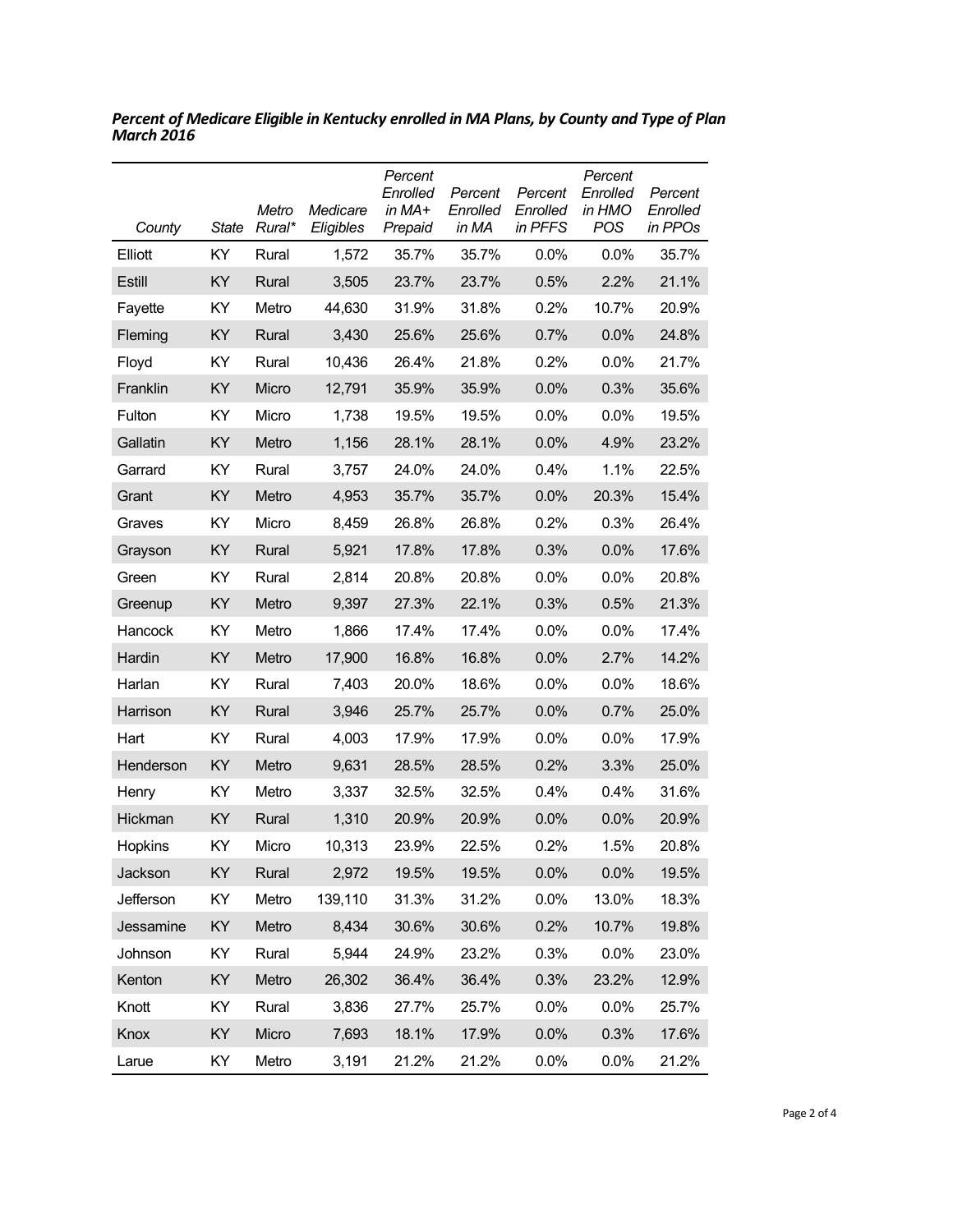| County     | State | Metro<br>Rural* | Medicare<br>Eligibles | Percent<br>Enrolled<br>in MA+<br>Prepaid | Percent<br>Enrolled<br>in MA | Percent<br>Enrolled<br>in PFFS | Percent<br>Enrolled<br>in HMO<br><b>POS</b> | Percent<br>Enrolled<br>in PPOs |
|------------|-------|-----------------|-----------------------|------------------------------------------|------------------------------|--------------------------------|---------------------------------------------|--------------------------------|
| Laurel     | KY    | Micro           | 13,197                | 21.4%                                    | 21.2%                        | 0.1%                           | 0.0%                                        | 21.2%                          |
| Lawrence   | KY    | Rural           | 3,860                 | 19.3%                                    | 17.8%                        | 0.0%                           | 0.4%                                        | 17.4%                          |
| Lee        | KY    | Rural           | 1,785                 | 19.4%                                    | 19.4%                        | 0.7%                           | 0.0%                                        | 18.7%                          |
| Leslie     | KY    | Rural           | 2,897                 | 24.0%                                    | 24.0%                        | 0.0%                           | 0.0%                                        | 24.0%                          |
| Letcher    | KY    | Rural           | 6,103                 | 25.3%                                    | 21.6%                        | 0.0%                           | 0.0%                                        | 21.6%                          |
| Lewis      | ΚY    | Rural           | 2,945                 | 20.6%                                    | 20.6%                        | 0.0%                           | 0.4%                                        | 20.2%                          |
| Lincoln    | KY    | Micro           | 5,701                 | 25.5%                                    | 25.5%                        | 0.0%                           | 0.9%                                        | 24.7%                          |
| Livingston | KY    | Micro           | 2,476                 | 18.9%                                    | 18.9%                        | 0.0%                           | $0.0\%$                                     | 18.9%                          |
| Logan      | KY    | Rural           | 5,893                 | 18.9%                                    | 18.9%                        | 0.3%                           | 0.5%                                        | 18.2%                          |
| Lyon       | KY    | Rural           | 2,247                 | 24.1%                                    | 24.1%                        | 3.0%                           | 0.0%                                        | 21.1%                          |
| Madison    | KY    | Micro           | 14,953                | 32.1%                                    | 32.1%                        | 0.3%                           | 7.4%                                        | 24.4%                          |
| Magoffin   | KY    | Rural           | 3,111                 | 25.4%                                    | 25.0%                        | 0.0%                           | 0.0%                                        | 25.0%                          |
| Marion     | KY    | Rural           | 3,884                 | 20.0%                                    | 20.0%                        | 0.0%                           | 0.0%                                        | 20.0%                          |
| Marshall   | KY    | Rural           | 8,196                 | 21.8%                                    | 21.8%                        | 1.8%                           | 0.1%                                        | 19.9%                          |
| Martin     | KY    | Rural           | 2,812                 | 24.0%                                    | 19.4%                        | 0.0%                           | 0.0%                                        | 19.4%                          |
| Mason      | KY    | Micro           | 3,849                 | 24.8%                                    | 24.8%                        | 0.0%                           | 0.0%                                        | 24.8%                          |
| McCracken  | KY    | Micro           | 15,381                | 21.1%                                    | 21.1%                        | 0.1%                           | 0.3%                                        | 20.7%                          |
| McCreary   | KY    | Rural           | 3,844                 | 19.8%                                    | 19.8%                        | 0.0%                           | 0.4%                                        | 19.4%                          |
| McLean     | KY    | Metro           | 2,317                 | 25.9%                                    | 25.9%                        | 0.0%                           | 0.5%                                        | 25.4%                          |
| Meade      | KY    | Metro           | 4,972                 | 19.2%                                    | 19.2%                        | 0.0%                           | 0.5%                                        | 18.7%                          |
| Menifee    | KY    | Micro           | 1,681                 | 34.6%                                    | 33.9%                        | 0.0%                           | 0.9%                                        | 33.0%                          |
| Mercer     | ΚY    | Rural           | 4,987                 | 27.3%                                    | 27.3%                        | 0.5%                           | 0.9%                                        | 25.9%                          |
| Metcalfe   | KY    | Micro           | 2,441                 | 29.7%                                    | 29.7%                        | 0.0%                           | 0.0%                                        | 29.7%                          |
| Monroe     | KY    | Rural           | 2,691                 | 19.8%                                    | 19.8%                        | 4.9%                           | 0.0%                                        | 15.0%                          |
| Montgomery | KY    | Micro           | 5,680                 | 30.9%                                    | 30.7%                        | 0.0%                           | 6.6%                                        | 24.0%                          |
| Morgan     | KY    | Rural           | 2,842                 | 30.6%                                    | 30.6%                        | 0.7%                           | 0.0%                                        | 29.9%                          |
| Muhlenberg | KY    | Rural           | 7,469                 | 21.4%                                    | 19.8%                        | 0.2%                           | 1.2%                                        | 18.4%                          |
| Nelson     | KY    | Micro           | 8,823                 | 22.8%                                    | 22.8%                        | 0.0%                           | 1.6%                                        | 21.3%                          |
| Nicholas   | KY    | Rural           | 1,625                 | 20.6%                                    | 20.6%                        | 0.0%                           | 0.0%                                        | 20.6%                          |
| Ohio       | KY    | Rural           | 5,454                 | 24.1%                                    | 23.8%                        | 0.5%                           | 0.8%                                        | 22.5%                          |
| Oldham     | KY    | Metro           | 8,802                 | 29.3%                                    | 29.3%                        | 0.0%                           | 6.5%                                        | 22.8%                          |

*Percent of Medicare Eligible in Kentucky enrolled in MA Plans, by County and Type of Plan March 2016*